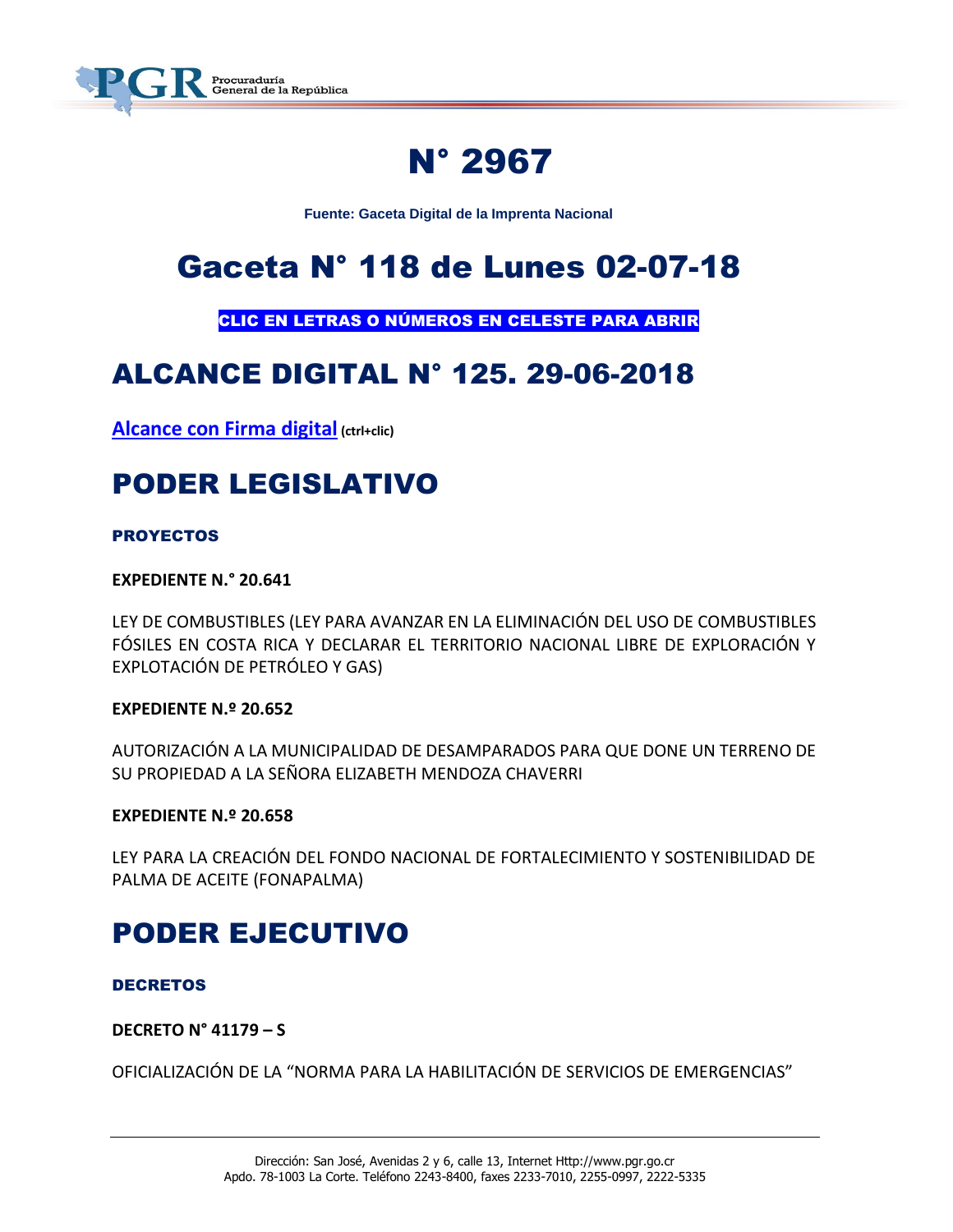

### **DECRETO N° 41182 – S**

OFICIALIZACIÓN DE LA "NORMA PARA LA HABILITACIÓN DE SERVICIOS DE HOSPITALIZACIÓN"

### **DECRETO N° 41183 – S**

REGLAMENTO PARA LA REGULACIÓN DE LA INVESTIGACIÓN BIOMÉDICA CON CÉLULAS MADRE ADULTAS

#### ACUERDOS

#### **MINISTERIO DE LA PRESIDENCIA**

### **ACUERDO N° 013-MP**

NOMBRAR AL SEÑOR JORGE TORRES CARRILLO, COMO DIRECTOR GENERAL DE LA UNIDAD ESPECIAL DE INTERVENCIÓN.

### DOCUMENTOS VARIOS

**HACIENDA**

**RESOLUCION N°DGT-R-028-2018**

RESOLUCIÓN PROCEDIMIENTO PARA SOLICITUDES DE DEVOLUCIÓN DE SALDOS ACREEDORES

## REGLAMENTOS

### **BANCO POPULAR Y DE DESARROLLO COMUNAL**

REGLAMENTOOPERATIVODELFONDODELAMICRO, PEQUEÑA Y MEDIANA EMPRESA (FODEMIPYME)

### **COMISIÓN NACIONAL DE PRÉSTAMOS PARA LA EDUCACIÓN**

APRUEBA MODIFICACIONES AL REGLAMENTO DE CRÉDITO DE CONAPE Y SUS ANEXOS

## LA GACETA

**[Gaceta con Firma digital](https://www.imprentanacional.go.cr/pub/2018/07/02/COMP_02_07_2018.pdf) (ctrl+clic)**

## PODER LEGISLATIVO

#### LEYES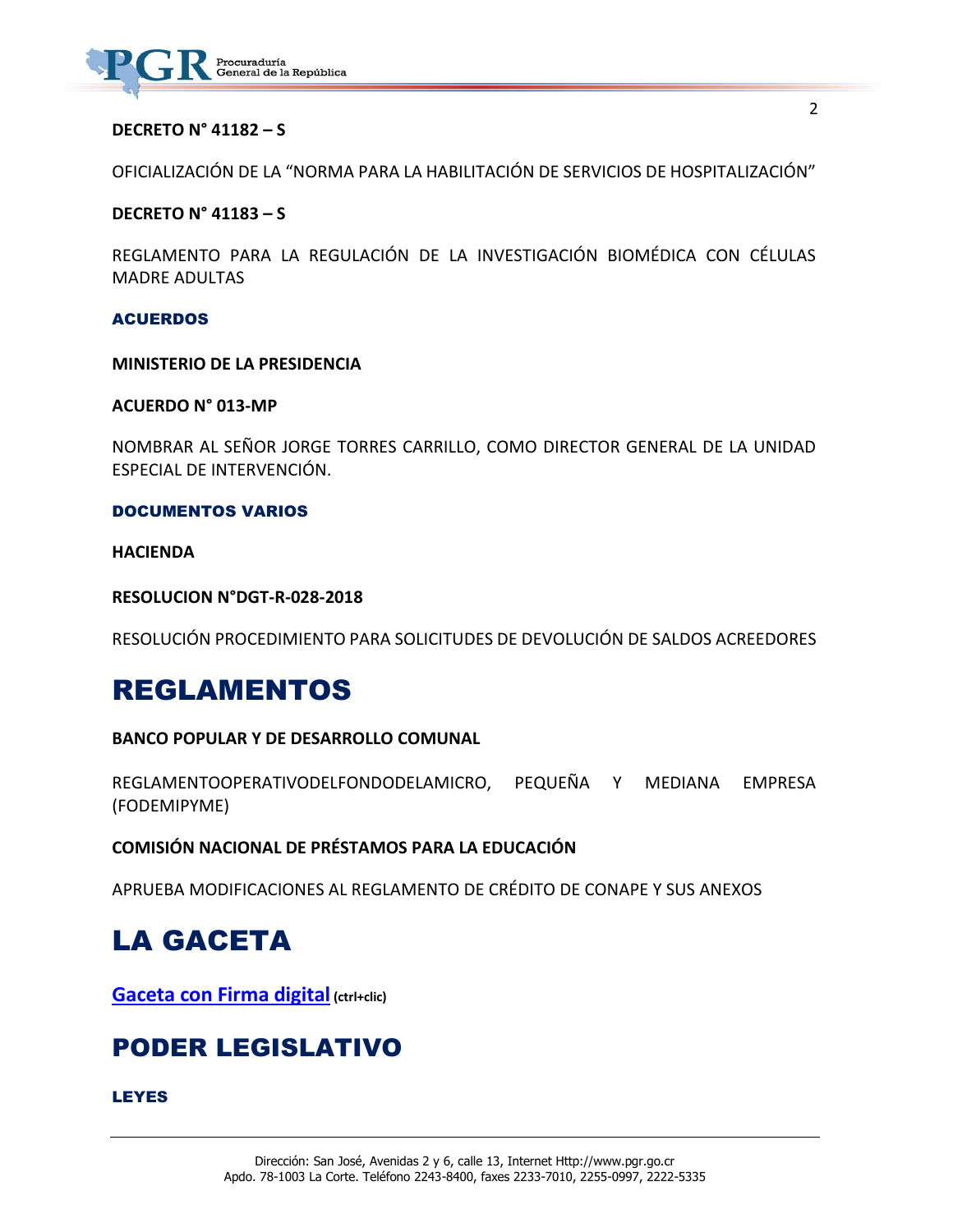

#### **LEY N° 9539**

AUTORIZACIÓN A LA UNIVERSIDAD DE COSTA RICA PARA QUE SEGREGUE Y DONE UN LOTE DE SU PROPIEDAD AL MINISTERIO DE EDUCACIÓN PÚBLICA, DONDE SE UBICA EL COLEGIO ALEJANDRO QUESADA RAMÍREZ

#### **LEY N° 9549**

DENOMINACIÓN DEL LICEO NUEVO DE LIMÓN COMO "LICEO DE LIMÓN MARIO BOURNE BOURNE"

#### **PROYECTOS**

#### **EXPEDIENTE N.° 20.660**

MODIFICACIÓN DE VARIOS ARTÍCULOS DE LA LEY DE ASOCIACIONES COOPERATIVAS Y CREACIÓN DEL INSTITUTO NACIONAL DE FOMENTO COOPERATIVO, LEY N.° 4179, DE 22 DE AGOSTO DE 1968

#### **EXPEDIENTE N.º 20.673**

REFORMAS AL CÓDIGO PENAL, LEY N.° 4573, DE 4 MAYO DE 1970, LEY PARA PROTEGER EL DERECHO A LA VIDA

#### **EXPEDIENTE N.º 20.684**

REFORMA AL PÁRRAFO PRIMERO DEL ARTÍCULO 44 BIS DE LA LEY N.° 8422, LEY CONTRA LA CORRUPCIÓN Y EL ENRIQUECIMIENTO ILÍCITO EN LA FUNCIÓN PÚBLICA, DE 6 DE OCTUBRE DE 2004, Y SUS REFORMAS. DEPURACIÓN DE LAS SANCIONES ADMINISTRATIVAS A LAS PERSONAS JURÍDICAS

## PODER EJECUTIVO

#### DECRETOS

#### **DECRETO N° 41163-MGP**

CONCEDER ASUETO A LOS EMPLEADOS PÚBLICOS DEL CANTÓN DE BAGACES, EL DÍA 05 DE JUNIO DEL 2018, CON LAS SALVEDADES QUE ESTABLECEN LAS LEYES ESPECIALES, CON MOTIVO DE LA CELEBRACIÓN DE LAS FIESTAS CÍVICO-PATRONALES DE DICHO CANTÓN.

#### **DECRETO Nº 41164-MGP**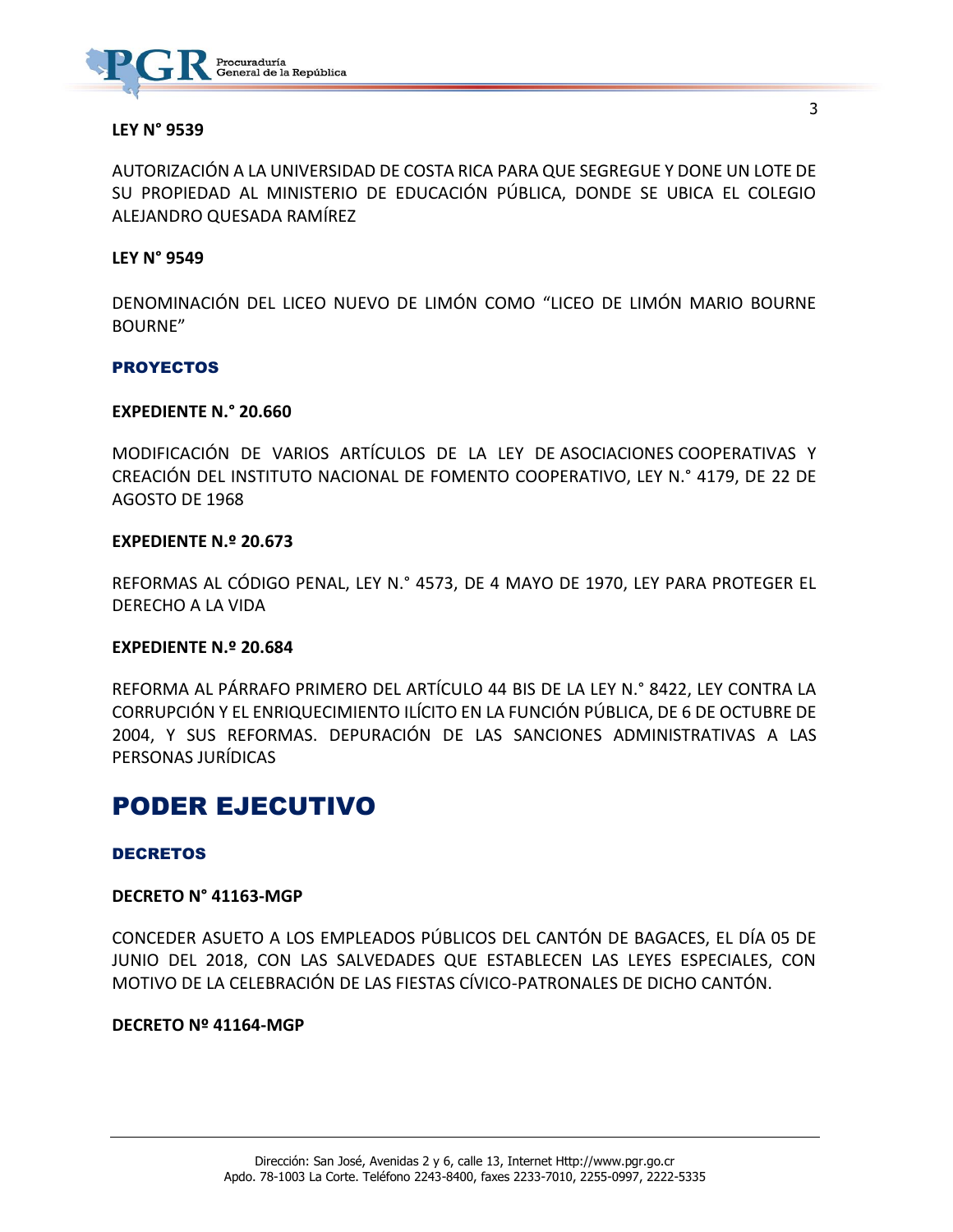CONCEDER ASUETO A LOS EMPLEADOS PÚBLICOS DEL CANTÓN DE PARRITA, EL DÍA 06 DE JULIO DEL 2018, CON LAS SALVEDADES QUE ESTABLECEN LAS LEYES ESPECIALES, CON MOTIVO DE LA CELEBRACIÓN DE LAS FIESTAS CÍVICO-PATRONALES DE DICHO CANTÓN.

### **DECRETO N° 41165-MGP**

CONCEDER ASUETO A LOS EMPLEADOS PÚBLICOS DEL CANTÓN DE FLORES, EL DÍA 26 DE JULIO DE 2018, CON LAS SALVEDADES QUE ESTABLECEN LAS LEYES ESPECIALES, CON MOTIVO DE LA CELEBRACIÓN DE LAS FIESTAS CÍVICAS PATRONALES DE DICHO CANTÓN.

### **DECRETO Nº 41166-MGP**

CONCEDER ASUETO A LOS EMPLEADOS PÚBLICOS DEL CANTÓN DE JIMÉNEZ, PROVINCIA DE CARTAGO, EL DÍA 20 DE AGOSTO DEL 2018, CON LAS SALVEDADES QUE ESTABLECEN LAS LEYES ESPECIALES, CON MOTIVO DE LA CELEBRACIÓN DE LAS FIESTAS CÍVICO-PATRONALES DE DICHO CANTÓN.

## DOCUMENTOS VARIOS

- [HACIENDA](https://www.imprentanacional.go.cr/gaceta/#hacienda)
- [AGRICULTURA Y GANADERÍA](https://www.imprentanacional.go.cr/gaceta/#agricultura-y-ganadera)
- [EDUCACIÓN PÚBLICA](https://www.imprentanacional.go.cr/gaceta/#educacin-pblica)
- [JUSTICIA Y PAZ](https://www.imprentanacional.go.cr/gaceta/#justicia-y-paz)
- [AMBIENTE Y ENERGÍA](https://www.imprentanacional.go.cr/gaceta/#ambiente-y-energa)

## TRIBUNAL SUPREMO DE ELECCIONES

- [EDICTOS](https://www.imprentanacional.go.cr/gaceta/#edictos)
- [AVISOS](https://www.imprentanacional.go.cr/gaceta/#avisos)

## CONTRATACION ADMINISTRATIVA

- **[LICITACIONES](https://www.imprentanacional.go.cr/gaceta/#licitaciones)**
- [ADJUDICACIONES](https://www.imprentanacional.go.cr/gaceta/#adjudicaciones)
- [FE DE ERRATAS](https://www.imprentanacional.go.cr/gaceta/#fe-de-erratas)

## REGLAMENTOS

**JUSTICIA Y PAZ**

SOBRE LA REFORMA PARCIAL DEL ARTÍCULO 9 DE LOS "LINEAMIENTOS PARA LA APLICACIÓN DEL ARTÍCULO 15 TER DE LA LEY N° 7786"

## **BANCO POPULAR Y DE DESARROLLO COMUNAL**

4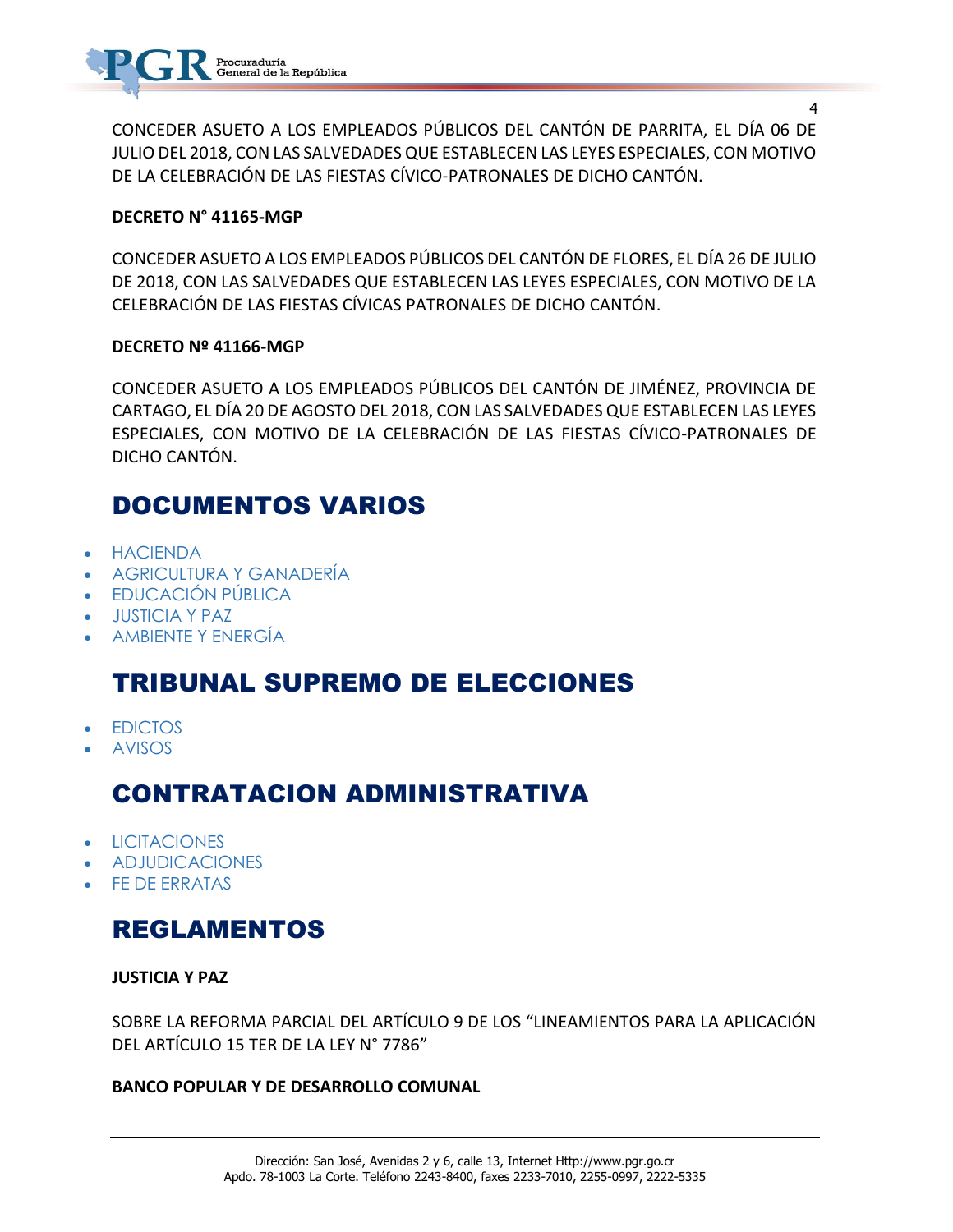

REGLAMENTO PARA EL DESARROLLO DEL CONOCIMIENTO Y DE LAS COMPETENCIAS DEL PERSONAL DEL CONGLOMERADO FINANCIERO BANCO POPULAR

#### **MUNICIPALIDADES**

### **MUNICIPALIDAD DE TURRUBARES**

REGLAMENTO MUNICIPAL REGULACIÓN TRIBUTARIA DE ACTIVIDADES MINERAS EN EL CANTÓN DE TURRUBARES

**FEDERACIÓN DE CONCEJOS MUNICIPALES DE DISTRITO**

ESTATUTOS DE LA FEDERACIÓN DE CONCEJOS MUNICIPALES DE DISTRITO (FECOMUDI)

## REMATES

[AVISOS](https://www.imprentanacional.go.cr/gaceta/#avisos)

## INSTITUCIONES DESCENTRALIZADAS

- [UNIVERSIDAD DE COSTA RICA](https://www.imprentanacional.go.cr/gaceta/#universidad-de-costa-rica)
- [INSTITUTO COSTARRICENSE DE ACUEDUCTOS](https://www.imprentanacional.go.cr/gaceta/#instituto-costarricense-deacueductos)
- [Y ALCANTARILLADOS](https://www.imprentanacional.go.cr/gaceta/#y-alcantarillados)
- [PATRONATO NACIONAL DE LA INFANCIA](https://www.imprentanacional.go.cr/gaceta/#patronato-nacional-de-lainfancia)
- [SUPERINTENDENCIA DE TELECOMUNICACIONES](https://www.imprentanacional.go.cr/gaceta/#superintendencia-de-telecomunicaciones)

#### **[AVISOS](https://www.imprentanacional.go.cr/gaceta/#avisos)**

**EMPRESA DE SERVICIOS PÚBLICOS DE HEREDIA S. A.**

ACUERDO DE JUNTA DIRECTIVA PARA DECLARAR DE INTERÉS PÚBLICO UN INMUEBLE SAN ISIDRO DE HEREDIA, PARA EL PROYECTO DE SANEAMIENTO AMBIENTAL DE HEREDIA

## REGIMEN MUNICIPAL

- [MUNICIPALIDAD DE SAN RAMÓN](https://www.imprentanacional.go.cr/gaceta/#municipalidad-de-san-ramn)
- [MUNICIPALIDAD DE ALVARADO](https://www.imprentanacional.go.cr/gaceta/#municipalidad-de-alvarado)
- [MUNICIPALIDAD FLORES](https://www.imprentanacional.go.cr/gaceta/#municipalidad-flores)
- [MUNICIPALIDAD DE CARRILLO](https://www.imprentanacional.go.cr/gaceta/#municipalidad-de-carrillo)
- [MUNICIPALIDAD DE QUEPOS](https://www.imprentanacional.go.cr/gaceta/#municipalidad-de-quepos)

## AVISOS

[CONVOCATORIAS](https://www.imprentanacional.go.cr/gaceta/#convocatorias)